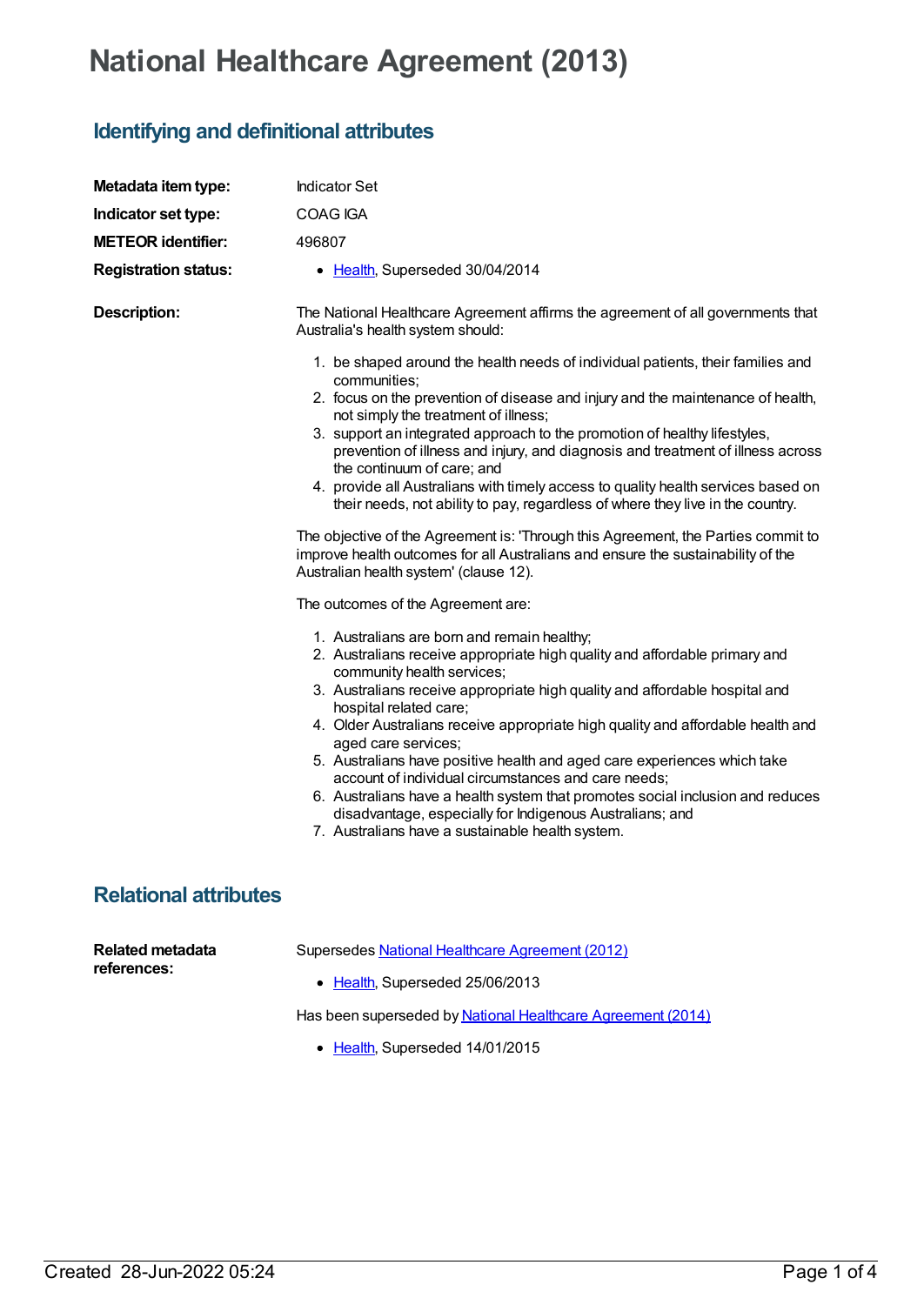| Outcome areas linked to<br>this Indicator set: | Aged CareHealth, Standard 07/07/2010                                                                                                                                                                                                                                  |
|------------------------------------------------|-----------------------------------------------------------------------------------------------------------------------------------------------------------------------------------------------------------------------------------------------------------------------|
|                                                | Hospital and Related CareHealth, Standard 07/07/2010<br>National Health Performance Authority (retired), Retired 01/07/2016                                                                                                                                           |
|                                                | Patient ExperienceHealth, Standard 07/07/2010                                                                                                                                                                                                                         |
|                                                | PreventionHealth, Standard 07/07/2010                                                                                                                                                                                                                                 |
|                                                | Primary and Community HealthHealth, Standard 07/07/2010                                                                                                                                                                                                               |
|                                                | Social Inclusion and Indigenous HealthHealth, Standard 07/07/2010<br>Indigenous, Standard 11/09/2012                                                                                                                                                                  |
|                                                | SustainabilityHealth, Standard 07/07/2010                                                                                                                                                                                                                             |
| Indicators linked to this<br>Indicator set:    | National Healthcare Agreement: PB a-Better health: close the life expectancy gap<br>for Indigenous Australians within a generation, 2013<br>Health, Superseded 30/04/2014                                                                                             |
|                                                | National Healthcare Agreement: PB b-Better health: halve the mortality gap for<br>Indigenous children under five by 2018, 2013<br>Health, Superseded 30/04/2014                                                                                                       |
|                                                | National Healthcare Agreement: PB c-Better health: reduce the age-adjusted<br>prevalence rate for Type 2 diabetes to 2000 levels (equivalent to a national<br>prevalence rate (for 25 years and over) of 7.1 per cent) by 2023, 2013<br>Health, Superseded 30/04/2014 |
|                                                | National Healthcare Agreement: PB d-Better health: by 2018, increase by five<br>percentage points the proportion of Australian adults and children at a healthy body<br>weight, over the 2009 baseline, 2013<br>Health, Superseded 30/04/2014                         |
|                                                | National Healthcare Agreement: PB e-Better health: by 2018, reduce the national<br>smoking rate to 10 per cent of the population and halve the Indigenous smoking<br>rate over the 2009 baseline, 2013<br>Health, Superseded 30/04/2014                               |
|                                                | National Healthcare Agreement: PB f-By 2014-15, improve the provision of primary<br>care and reduce the proportion of potentially preventable hospital admissions by<br>7.6 per cent over the 2006-07 baseline to 8.5 per cent of total hospital admissions,<br>2013  |
|                                                | Health, Superseded 30/04/2014                                                                                                                                                                                                                                         |
|                                                | National Healthcare Agreement: PB g-Better health: the rate of Staphylococcus<br>aureus (including MRSA) bacteraemia is no more than 2.0 per 10,000 occupied<br>bed days for acute care public hospitals by 2011-12 in each state and territory,<br>2013              |
|                                                | Health, Superseded 30/04/2014                                                                                                                                                                                                                                         |
|                                                | National Healthcare Agreement: PI01-Proportion of babies born of low birth<br>weight, 2013<br>Health, Superseded 30/04/2014                                                                                                                                           |
|                                                | National Healthcare Agreement: PI02-Incidence of selected cancers, 2013<br>Health, Superseded 30/04/2014                                                                                                                                                              |
|                                                | National Healthcare Agreement: PI03-Prevalence of overweight and obesity, 2013<br>Health, Superseded 30/04/2014                                                                                                                                                       |
|                                                | National Healthcare Agreement: PI04-Rates of current daily smokers, 2013<br>Health, Superseded 30/04/2014                                                                                                                                                             |
|                                                | National Healthcare Agreement: PI05-Levels of risky alcohol consumption, 2013<br>Health, Superseded 30/04/2014                                                                                                                                                        |
|                                                | National Healthcare Agreement: PI06-Life expectancy, 2013<br>Health, Superseded 30/04/2014                                                                                                                                                                            |
|                                                | National Healthcare Agreement: PI 07-Infant and young child mortality rate, 2013                                                                                                                                                                                      |

[Health](https://meteor.aihw.gov.au/RegistrationAuthority/12), Superseded 30/04/2014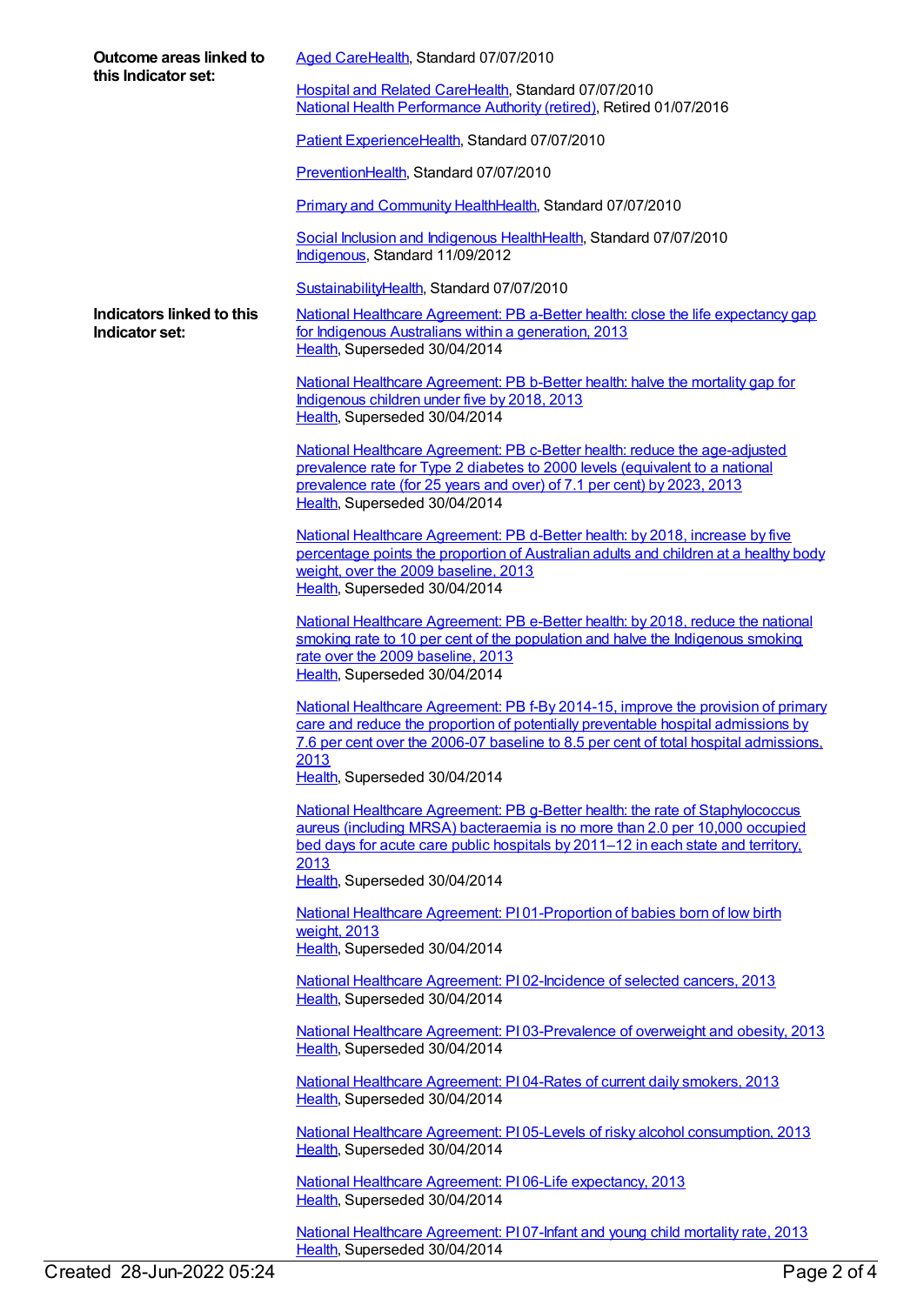National Healthcare [Agreement:](https://meteor.aihw.gov.au/content/497524) PI 08-Major causes of death, 2013 [Health](https://meteor.aihw.gov.au/RegistrationAuthority/12), Superseded 30/04/2014

National Healthcare Agreement: PI [09-Incidence](https://meteor.aihw.gov.au/content/497512) of heart attacks, 2013 [Health](https://meteor.aihw.gov.au/RegistrationAuthority/12), Superseded 30/04/2014

National Healthcare Agreement: PI [10-Prevalence](https://meteor.aihw.gov.au/content/497459) of Type 2 diabetes, 2013 [Health](https://meteor.aihw.gov.au/RegistrationAuthority/12), Superseded 30/04/2014

National Healthcare Agreement: PI [11-Proportion](https://meteor.aihw.gov.au/content/497442) of adults with very high levels of psychological distress, 2013 [Health](https://meteor.aihw.gov.au/RegistrationAuthority/12), Superseded 30/04/2014

National Healthcare [Agreement:](https://meteor.aihw.gov.au/content/497366) PI 12-Waiting times for GPs, 2013 [Health](https://meteor.aihw.gov.au/RegistrationAuthority/12), Superseded 30/04/2014

National Healthcare [Agreement:](https://meteor.aihw.gov.au/content/497262) PI 13-Waiting times for public dentistry, 2013 [Health](https://meteor.aihw.gov.au/RegistrationAuthority/12), Superseded 30/04/2014

National Healthcare [Agreement:](https://meteor.aihw.gov.au/content/497252) PI 14-People deferring access to selected healthcare due to financial barriers, 2013 [Health](https://meteor.aihw.gov.au/RegistrationAuthority/12), Superseded 30/04/2014

National Healthcare Agreement: PI 15-Effective [management](https://meteor.aihw.gov.au/content/497246) of diabetes, 2013 [Health](https://meteor.aihw.gov.au/RegistrationAuthority/12), Superseded 30/04/2014

National Healthcare Agreement: PI [16-Potentially](https://meteor.aihw.gov.au/content/497242) avoidable deaths, 2013 [Health](https://meteor.aihw.gov.au/RegistrationAuthority/12), Superseded 30/04/2014

National Healthcare Agreement: PI [17-Treatment](https://meteor.aihw.gov.au/content/497236) rates for mental illness, 2013 [Health](https://meteor.aihw.gov.au/RegistrationAuthority/12), Superseded 30/04/2014

National Healthcare Agreement: PI 18-Selected potentially preventable [hospitalisations,](https://meteor.aihw.gov.au/content/497224) 2013 [Health](https://meteor.aihw.gov.au/RegistrationAuthority/12), Superseded 30/04/2014

National Healthcare Agreement: PI [19-Selected](https://meteor.aihw.gov.au/content/497222) potentially avoidable GP-type presentations to emergency departments, 2013 [Health](https://meteor.aihw.gov.au/RegistrationAuthority/12), Superseded 30/04/2014

National Healthcare Agreement: PI [20a-Waiting](https://meteor.aihw.gov.au/content/497219) times for elective surgery: waiting times in days, 2013 [Health](https://meteor.aihw.gov.au/RegistrationAuthority/12), Superseded 30/04/2014

National Healthcare Agreement: PI [20b-Waiting](https://meteor.aihw.gov.au/content/497217) times for elective surgery: proportion seen on time, 2013 [Health](https://meteor.aihw.gov.au/RegistrationAuthority/12), Superseded 30/04/2014

National Healthcare Agreement: PI [21a-Waiting](https://meteor.aihw.gov.au/content/497186) times for emergency hospital care: Proportion seen on time, 2013 [Health](https://meteor.aihw.gov.au/RegistrationAuthority/12), Superseded 30/04/2014

National Healthcare Agreement: PI [21b-Waiting](https://meteor.aihw.gov.au/content/497210) times for emergency hospital care: Proportion completed within four hours, 2013 [Health](https://meteor.aihw.gov.au/RegistrationAuthority/12), Superseded 30/04/2014

National Healthcare Agreement: PI [22-Healthcare](https://meteor.aihw.gov.au/content/497153) associated infections, 2013 [Health](https://meteor.aihw.gov.au/RegistrationAuthority/12), Superseded 25/11/2013

National Healthcare Agreement: PI [23-Unplanned](https://meteor.aihw.gov.au/content/497129) hospital readmission rates, 2013 [Health](https://meteor.aihw.gov.au/RegistrationAuthority/12), Superseded 30/04/2014

National Healthcare [Agreement:](https://meteor.aihw.gov.au/content/497121) PI 24-Survival of people diagnosed with notifiable cancers, 2013 [Health](https://meteor.aihw.gov.au/RegistrationAuthority/12), Superseded 30/04/2014

National Healthcare [Agreement:](https://meteor.aihw.gov.au/content/497030) PI 25-Rate of community follow up within first seven days of discharge from a psychiatric admission, 2013 [Health](https://meteor.aihw.gov.au/RegistrationAuthority/12), Superseded 30/04/2014

National Healthcare Agreement: PI [26-Residential](https://meteor.aihw.gov.au/content/497002) and community aged care places per 1,000 population aged 70+ years, 2013